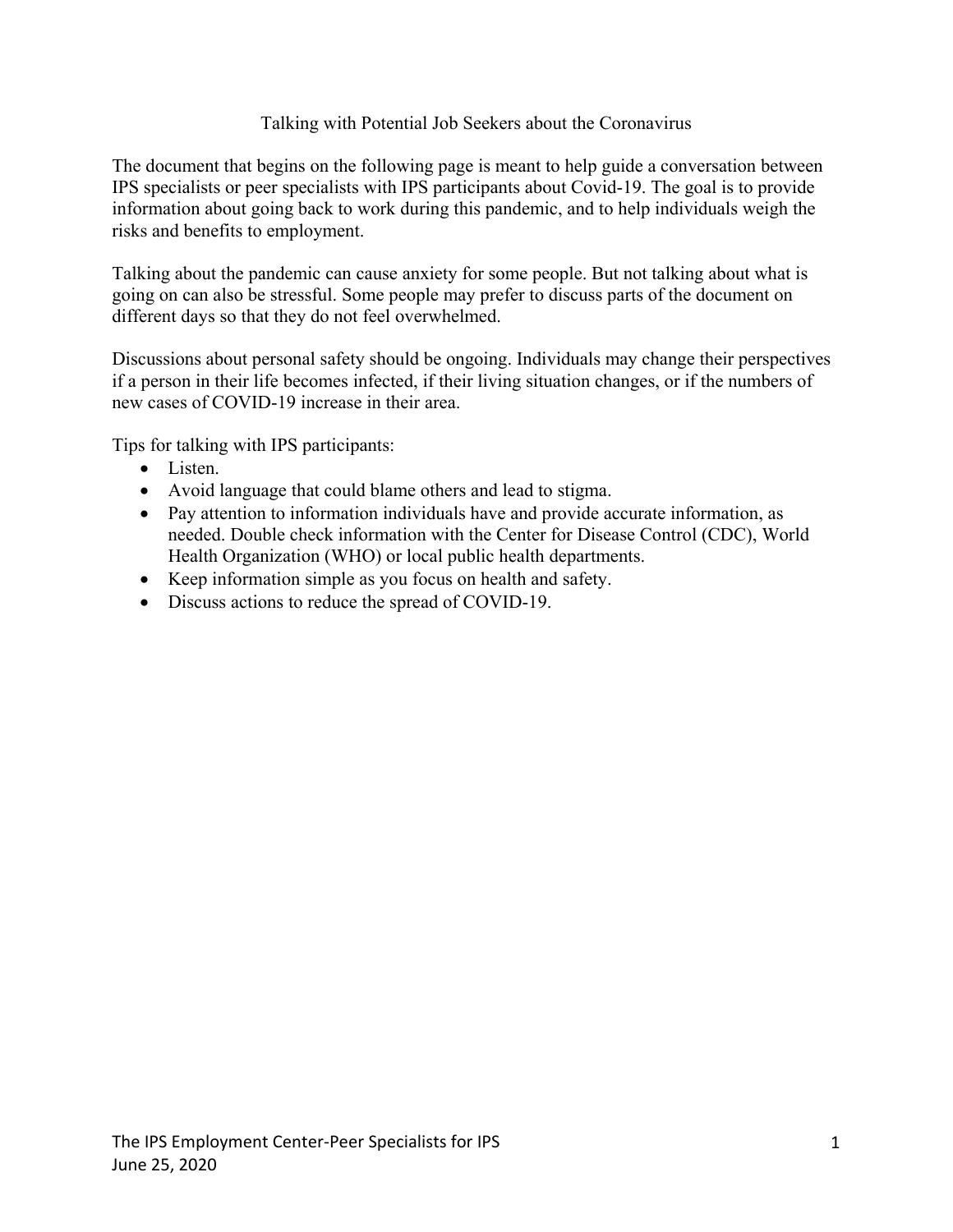# **Considering Employment During the Pandemic**

Why do you want to return to work now?

Do you have concerns about working now? What are they?

### **Transportation**

Taking a bus or train to work can put you at risk of becoming infected. One solution would be to consider jobs near your home so that you can walk or ride a bike to work. If you decide to use public transportation you will be safer if you wear a mask, stay as far from others as possible, avoid touching your face, and wash your hands as soon as you get to work.

What are your plans for getting to and from work?

### **Ways to be safer at work**

Wearing a mask can help reduce the spread of COVID-19. What is your plan to wear a mask at work?

Washing your hands frequently with soap and water is helpful. You should wash your hands for at least 20 seconds. If that is not possible, use hand sanitizer and rub your hands together for at least 30 seconds. Do you have hand sanitizer?

Avoid touching your face.

Stay at least six feet away from others on the job if you can. Evaluate different work environments to determine where you may be able to stay apart from other people. An example of a job that allows distancing may be working as an evening janitor in an office building.

Working outside can be safer than working inside. Examples of outside jobs are landscapers, groundskeepers, some construction workers, road workers, lifeguards, newspaper delivery people, snow removal jobs, and crossing guards.

Riding elevators with other people can be unsafe because elevators are small spaces. Take the stairs if you are able to do that.

What type of job do you think you want to obtain?

#### **Promote the safety of others**

If you are sick, even if you don't know for sure that you have COVID-19, STAY HOME.

Use your elbow or a tissue to cover your face when you cough or sneeze.

The IPS Employment Center-Peer Specialists for IPS June 25, 2020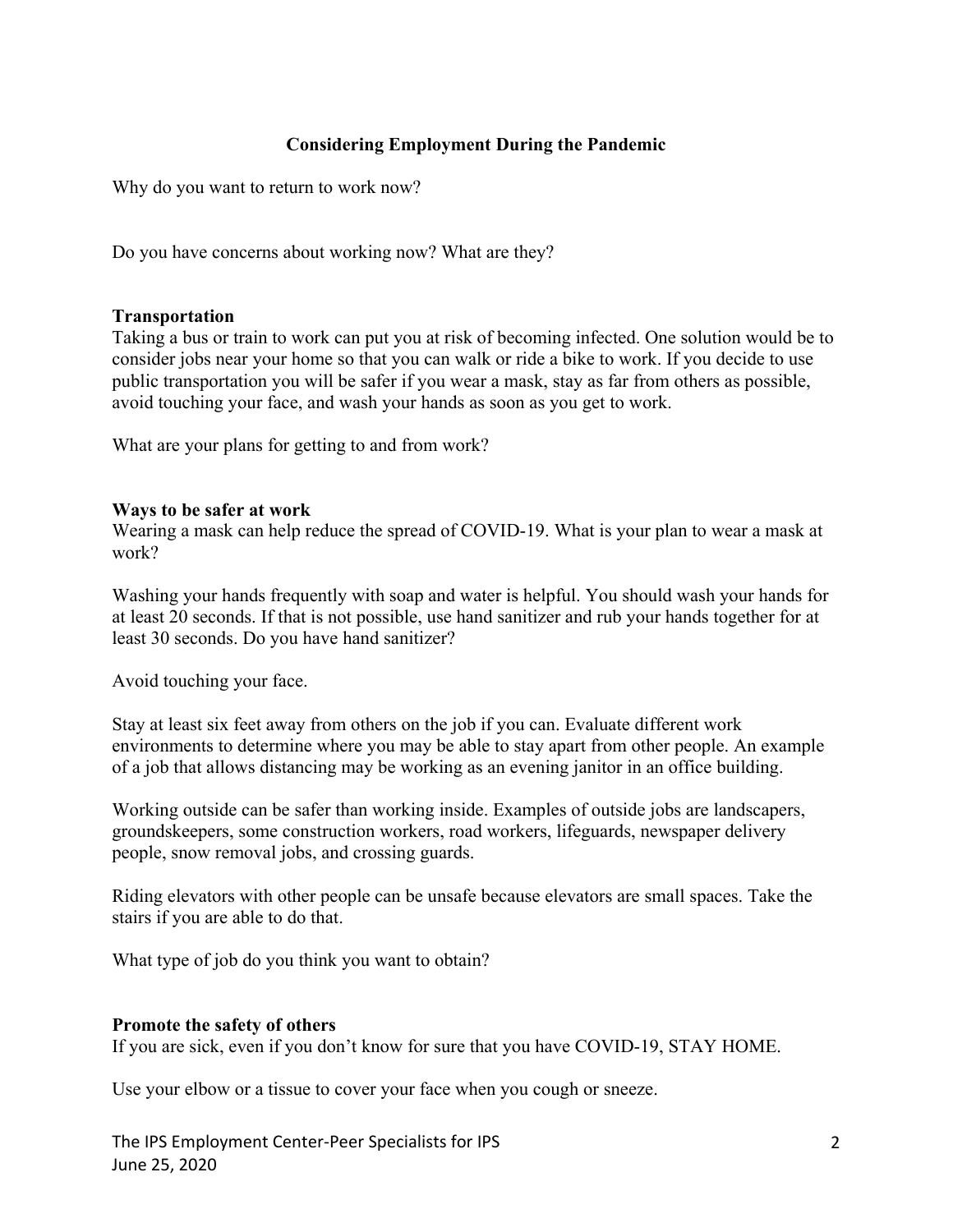Wash your hands frequently for twenty seconds (sing the Happy Birthday song).

Take special caution to avoid exposing the elderly and people with underlying health conditions because even if you feel well, you could have the virus. Avoid going near others who may be more vulnerable.

Consider your housemates and family members because you could accidentally bring the virus home. Discuss your interest in employment with them. Is anyone at home more vulnerable?

Who lives with you?

Do those people have health problems or are they over 65 years?

Have you discussed your interest in employment with them?

**Pre-existing conditions** may make COVID-19 more dangerous for you. People of all ages who have underlying health conditions that are not well controlled are at high risk for serious infections. Do you have any pre-existing conditions you would like to talk about, or would you like more information?

Researchers do not yet know all of the possible risk factors for COVID-19. And they do not fully understand why some people have few symptoms, while others require hospitalizations. For upto-date information, go to [https://www.cdc.gov/coronavirus/2019-ncov/need-extra](https://www.cdc.gov/coronavirus/2019-ncov/need-extra-precautions/people-at-higher-risk.html)[precautions/people-at-higher-risk.html,](https://www.cdc.gov/coronavirus/2019-ncov/need-extra-precautions/people-at-higher-risk.html) The World Health Organization [\(https://www.who.int/emergencies/diseases/novel-coronavirus-](https://www.who.int/emergencies/diseases/novel-coronavirus-2019?gclid=Cj0KCQjwudb3BRC9ARIsAEavUtVDWgndzMpC3MILoyaHiPDH4PksfOyMHj3Bx8a3WcSh0WejRjoJHYaAv2KEALw_wcB)[2019?gclid=Cj0KCQjwudb3BRC9ARIsAEavUtVDWgndzMpC3MILoyaHiPDH4PksfOyMHj3](https://www.who.int/emergencies/diseases/novel-coronavirus-2019?gclid=Cj0KCQjwudb3BRC9ARIsAEavUtVDWgndzMpC3MILoyaHiPDH4PksfOyMHj3Bx8a3WcSh0WejRjoJHYaAv2KEALw_wcB) [Bx8a3WcSh0WejRjoJHYaAv2KEALw\\_wcB\)](https://www.who.int/emergencies/diseases/novel-coronavirus-2019?gclid=Cj0KCQjwudb3BRC9ARIsAEavUtVDWgndzMpC3MILoyaHiPDH4PksfOyMHj3Bx8a3WcSh0WejRjoJHYaAv2KEALw_wcB), and your local public health department.

# **Consider your options**

| What are my options?<br>Examples: get any available<br>job, look for jobs that may be<br>safer, avoid employment,<br>make plans to be safer at<br>work | Possible advantages of<br>each option (and rate 1-5:<br>terribly important $=5$ , not<br>$important = 1)$                     | Possible disadvantages of<br>each option (and rate 1-5:<br>terribly important $=$ 5, not<br>$important = 1)$ |
|--------------------------------------------------------------------------------------------------------------------------------------------------------|-------------------------------------------------------------------------------------------------------------------------------|--------------------------------------------------------------------------------------------------------------|
| Example: I could get a<br>job that is close to<br>my home so that I<br>don't have to take a<br>bus to work.                                            | One advantage is<br>that I could earn<br>money (5). I would<br>feel safer by not<br>using public<br>transportation<br>$(4)$ . | If the job doesn't<br>allow social<br>distancing I could<br>still be at risk<br>$(4)$ .                      |
| Example: I could<br>remain unemployed<br>until the pandemic<br>ends.                                                                                   | I would be much<br>safer $(4)$ .                                                                                              | I would not earn<br>any money $(5)$ .                                                                        |